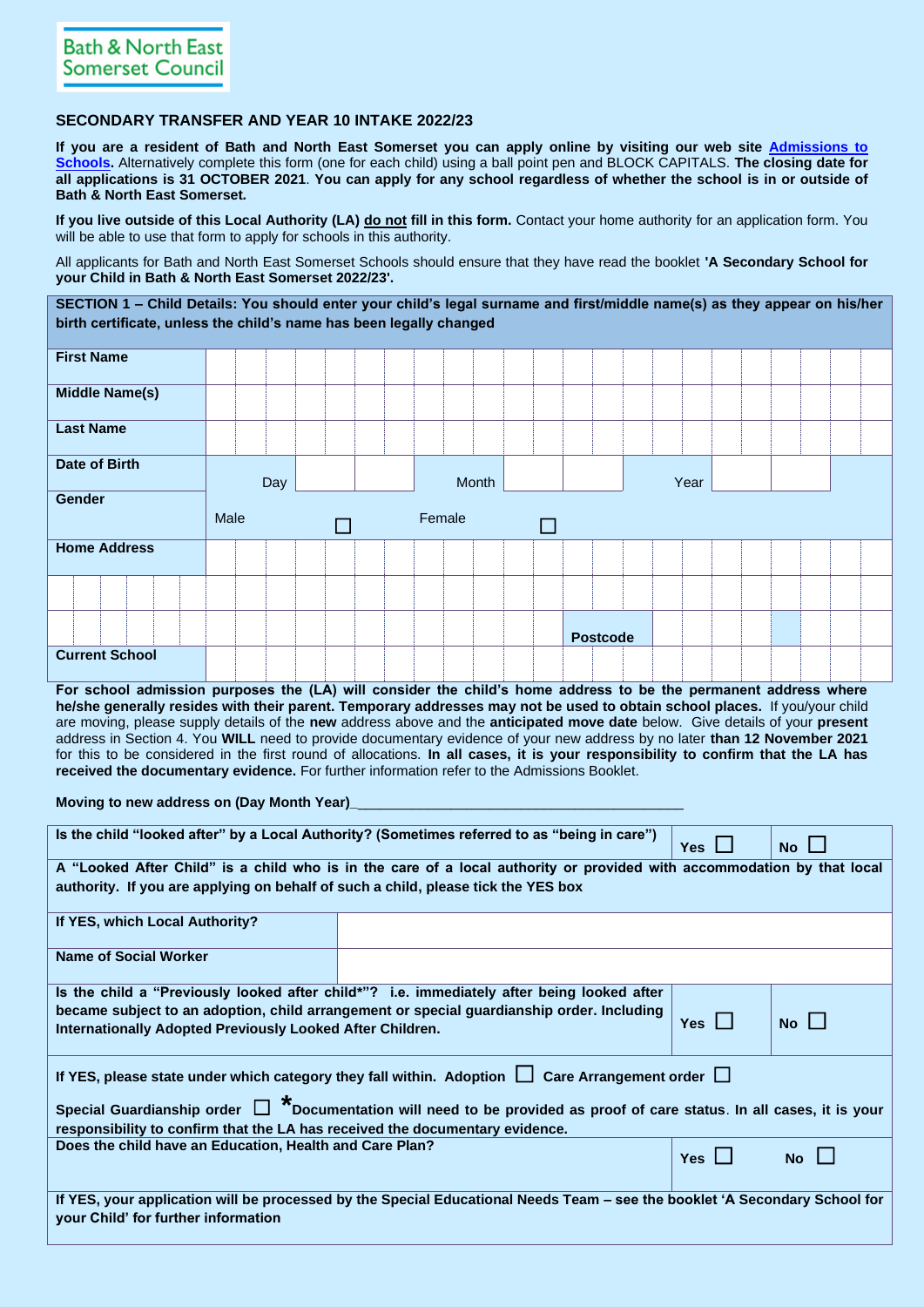## **SECTION 2- SCHOOL PREFERENCES**

**Your preferred school(s) should be shown in the preference boxes below in priority order. You can express a preference for any school, including Voluntary Aided (VA) or Academy Schools, within any Local Authority (LA). Some schools may also offer Year 7 boarding places as well as day places. If you want to apply for a boarding school place you need to include this in your list of schools as this will count as one of your 5 preferences but please add the word boarding after the school name. You can apply for a Year 7 day place at the same school but as this will be counted as a separate preference to any boarding school preference you may have made it is very important that you list them in your priority order (see also Section 3).**

**Please consider your preferences carefully as, after the closing date, if you decide to change your school preference (or preference order) your original application will be withdrawn, and your child will NOT be considered for a school place in the first round of allocations even if the original application was received before the closing date. (See booklet for further details)**

**Completion of the boxes does not guarantee that a place can be offered to your child at one of these schools. Every effort will be made to offer you a school of your preference. However, if schools receive more applications than places available, the admissions criteria will be used to decide which children can be offered places. Please note that all preferences are considered equally and if your child qualifies for a place at more than one school you will be offered your highest preference school. The booklet gives a detailed explanation of the equal preference system.**

| My 1 <sup>st</sup> Preference school is:                                                                                                                                                                                                                               |  |  |     |     |     |     |     |  |
|------------------------------------------------------------------------------------------------------------------------------------------------------------------------------------------------------------------------------------------------------------------------|--|--|-----|-----|-----|-----|-----|--|
| <b>Postcode of School</b>                                                                                                                                                                                                                                              |  |  |     |     |     |     |     |  |
| My 2 <sup>nd</sup> Preference school is:                                                                                                                                                                                                                               |  |  |     |     |     |     |     |  |
| <b>Postcode of School</b>                                                                                                                                                                                                                                              |  |  |     |     |     |     |     |  |
| My 3rd Preference school is:                                                                                                                                                                                                                                           |  |  |     |     |     |     |     |  |
| <b>Postcode of School</b>                                                                                                                                                                                                                                              |  |  |     |     |     |     |     |  |
| My 4th Preference school is:                                                                                                                                                                                                                                           |  |  |     |     |     |     |     |  |
| <b>Postcode of School</b>                                                                                                                                                                                                                                              |  |  |     |     |     |     |     |  |
| My 5th Preference school is:                                                                                                                                                                                                                                           |  |  |     |     |     |     |     |  |
| <b>Postcode of School</b>                                                                                                                                                                                                                                              |  |  |     |     |     |     |     |  |
| Please tick any of the following reasons for your school preference(s). You may give reasons for your school preferences, but you<br>should note that all allocations must be made in accordance with the published admissions criteria if a school is oversubscribed. |  |  |     |     |     |     |     |  |
|                                                                                                                                                                                                                                                                        |  |  |     |     |     |     |     |  |
|                                                                                                                                                                                                                                                                        |  |  |     |     |     |     |     |  |
| <b>Preferences</b>                                                                                                                                                                                                                                                     |  |  | 1st | 2nd | 3rd | 4th | 5th |  |
| Distance (home to preferred school)                                                                                                                                                                                                                                    |  |  |     |     |     |     |     |  |
| <b>Medical Reasons</b>                                                                                                                                                                                                                                                 |  |  |     |     |     |     |     |  |
| Religion or Faith                                                                                                                                                                                                                                                      |  |  |     |     |     |     |     |  |
| <b>Catchment Area</b>                                                                                                                                                                                                                                                  |  |  |     |     |     |     |     |  |
| <b>Ease of Travel</b>                                                                                                                                                                                                                                                  |  |  |     |     |     |     |     |  |
| Feeder/Linked School                                                                                                                                                                                                                                                   |  |  |     |     |     |     |     |  |
| <b>Social Reasons</b>                                                                                                                                                                                                                                                  |  |  |     |     |     |     |     |  |
| Single sex School                                                                                                                                                                                                                                                      |  |  |     |     |     |     |     |  |
|                                                                                                                                                                                                                                                                        |  |  |     |     |     |     |     |  |
| Co-educational school                                                                                                                                                                                                                                                  |  |  |     |     |     |     |     |  |
| Specialist/Selective school                                                                                                                                                                                                                                            |  |  |     |     |     |     |     |  |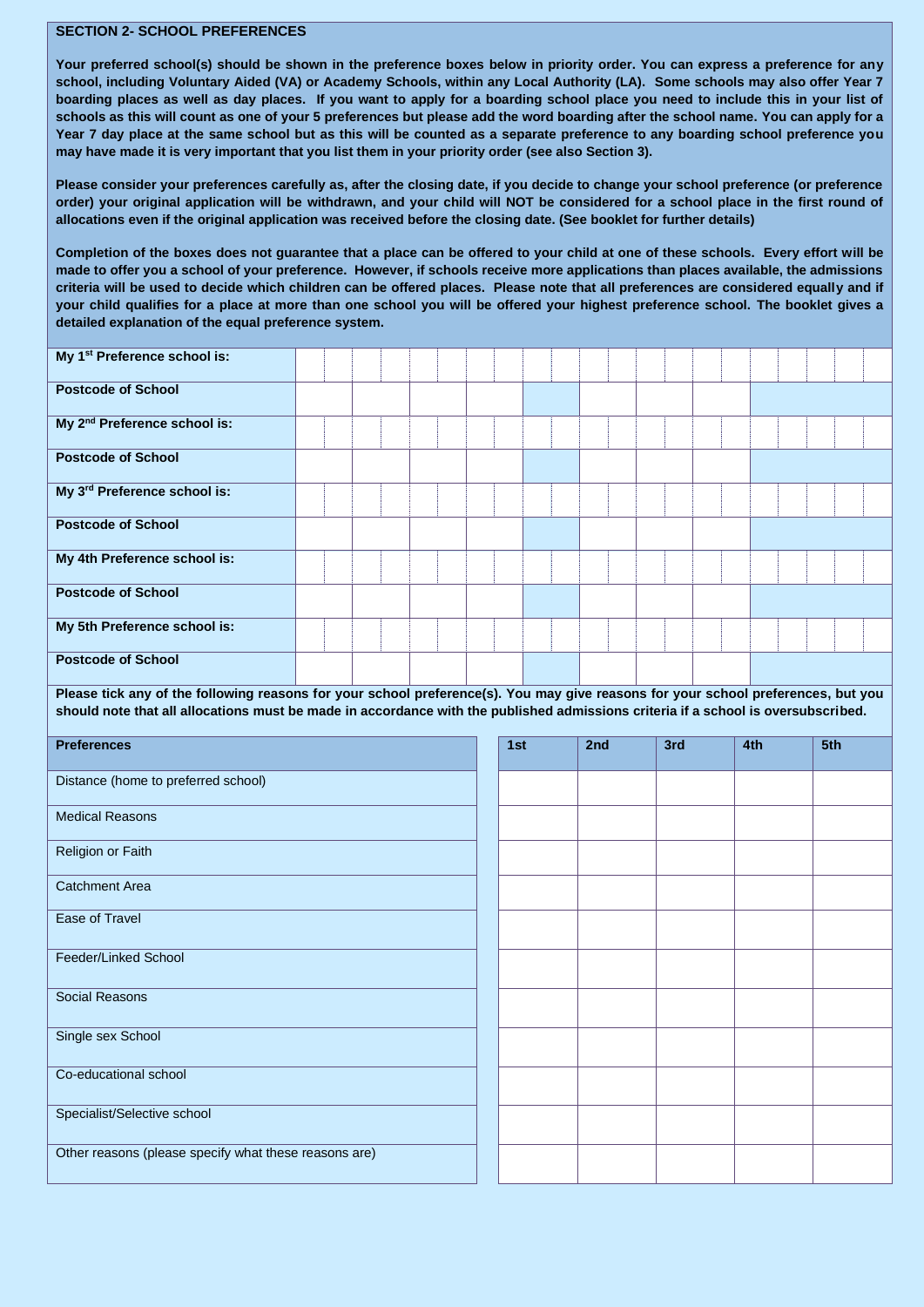|                                                                                                                                                                                                                                                                                                     | SIBLINGS (see booklet for definition of a sibling) |  |     |  |  |  |  |  |        |       |  |  |  |                 |  |      |  |  |  |  |
|-----------------------------------------------------------------------------------------------------------------------------------------------------------------------------------------------------------------------------------------------------------------------------------------------------|----------------------------------------------------|--|-----|--|--|--|--|--|--------|-------|--|--|--|-----------------|--|------|--|--|--|--|
| If, in September 2022, this child has an older brother or sister who will be in attendance at one of your preferred schools,<br>(see admissions policies for details) please give the details below:                                                                                                |                                                    |  |     |  |  |  |  |  |        |       |  |  |  |                 |  |      |  |  |  |  |
|                                                                                                                                                                                                                                                                                                     |                                                    |  |     |  |  |  |  |  |        |       |  |  |  |                 |  |      |  |  |  |  |
| <b>First Name</b>                                                                                                                                                                                                                                                                                   |                                                    |  |     |  |  |  |  |  |        |       |  |  |  |                 |  |      |  |  |  |  |
| <b>Middle Name(s)</b>                                                                                                                                                                                                                                                                               |                                                    |  |     |  |  |  |  |  |        |       |  |  |  |                 |  |      |  |  |  |  |
| <b>Last Name</b>                                                                                                                                                                                                                                                                                    |                                                    |  |     |  |  |  |  |  |        |       |  |  |  |                 |  |      |  |  |  |  |
| Date of Birth                                                                                                                                                                                                                                                                                       |                                                    |  | Day |  |  |  |  |  |        | Month |  |  |  |                 |  | Year |  |  |  |  |
| Gender                                                                                                                                                                                                                                                                                              | Male                                               |  |     |  |  |  |  |  | Female |       |  |  |  |                 |  |      |  |  |  |  |
|                                                                                                                                                                                                                                                                                                     |                                                    |  |     |  |  |  |  |  |        |       |  |  |  |                 |  |      |  |  |  |  |
| <b>Home Address</b>                                                                                                                                                                                                                                                                                 |                                                    |  |     |  |  |  |  |  |        |       |  |  |  |                 |  |      |  |  |  |  |
|                                                                                                                                                                                                                                                                                                     |                                                    |  |     |  |  |  |  |  |        |       |  |  |  |                 |  |      |  |  |  |  |
|                                                                                                                                                                                                                                                                                                     |                                                    |  |     |  |  |  |  |  |        |       |  |  |  | <b>Postcode</b> |  |      |  |  |  |  |
| <b>Current School</b>                                                                                                                                                                                                                                                                               |                                                    |  |     |  |  |  |  |  |        |       |  |  |  |                 |  |      |  |  |  |  |
|                                                                                                                                                                                                                                                                                                     |                                                    |  |     |  |  |  |  |  |        |       |  |  |  |                 |  |      |  |  |  |  |
| <b>SECTION 3 - VOLUNTARY AIDED DENOMINATIONAL and ACADEMY SCHOOLS</b><br>If your preferences include Voluntary Aided (VA) or Academy schools, you should read the school's published admission<br>criteria as this may be different from those used for Community and Voluntary Controlled schools. |                                                    |  |     |  |  |  |  |  |        |       |  |  |  |                 |  |      |  |  |  |  |

**Details of any supporting evidence they may require will be given in their admissions criteria and this evidence should be sent to the school direct. As well as completing this application form certain VA or Academy Schools require you to complete a supplementary information form (SIF), copies of which are available from the schools direct. Please see their admissions criteria for details of which schools require a SIF and the date to return this to them.** 

**Some schools may also offer Year 7 boarding places and a SIF may also be required so please refer to the school's individual admission criteria for details.**

| Are you applying for a Year 7 boarding place within your list of school preferences?                                                                                                                                                          | Yes $\Box$               | $No \Box$       |                              |             |
|-----------------------------------------------------------------------------------------------------------------------------------------------------------------------------------------------------------------------------------------------|--------------------------|-----------------|------------------------------|-------------|
| If you are applying for an Academy or VA School which requires a SIF, has this been sent<br>directly to the school?                                                                                                                           |                          |                 | Yes $\Box$                   | $No$ $\Box$ |
| If one or more of your preferences is for a place at a school that uses Faith as part of its admission criteria, the following<br>information may be useful to the schools when considering your application under their admissions criteria: | <b>Church of England</b> | <b>Catholic</b> | <b>Other (please specify</b> |             |
| <b>Denomination</b><br>(please)<br>tick appropriate box)                                                                                                                                                                                      |                          |                 |                              |             |
| Is your child baptised?                                                                                                                                                                                                                       | <b>Yes</b>               | <b>No</b>       |                              |             |
| NB: If you have answered YES and are applying for a Catholic school, a copy of the baptismal certificate must be                                                                                                                              |                          |                 |                              |             |
| sent to the school direct by the closing date. Please tick this box if you have sent this to the school direct $\Box$                                                                                                                         |                          |                 |                              |             |
| Name of church where you currently worship                                                                                                                                                                                                    |                          |                 |                              |             |
| Name of parish Priest/minister                                                                                                                                                                                                                |                          |                 |                              |             |
| If you are applying for a school that uses Faith as part of the school's admissions criteria, it will give details of the                                                                                                                     |                          |                 |                              |             |
| church evidence they require. Please tick this box if you have sent this to the school direct                                                                                                                                                 |                          |                 |                              |             |